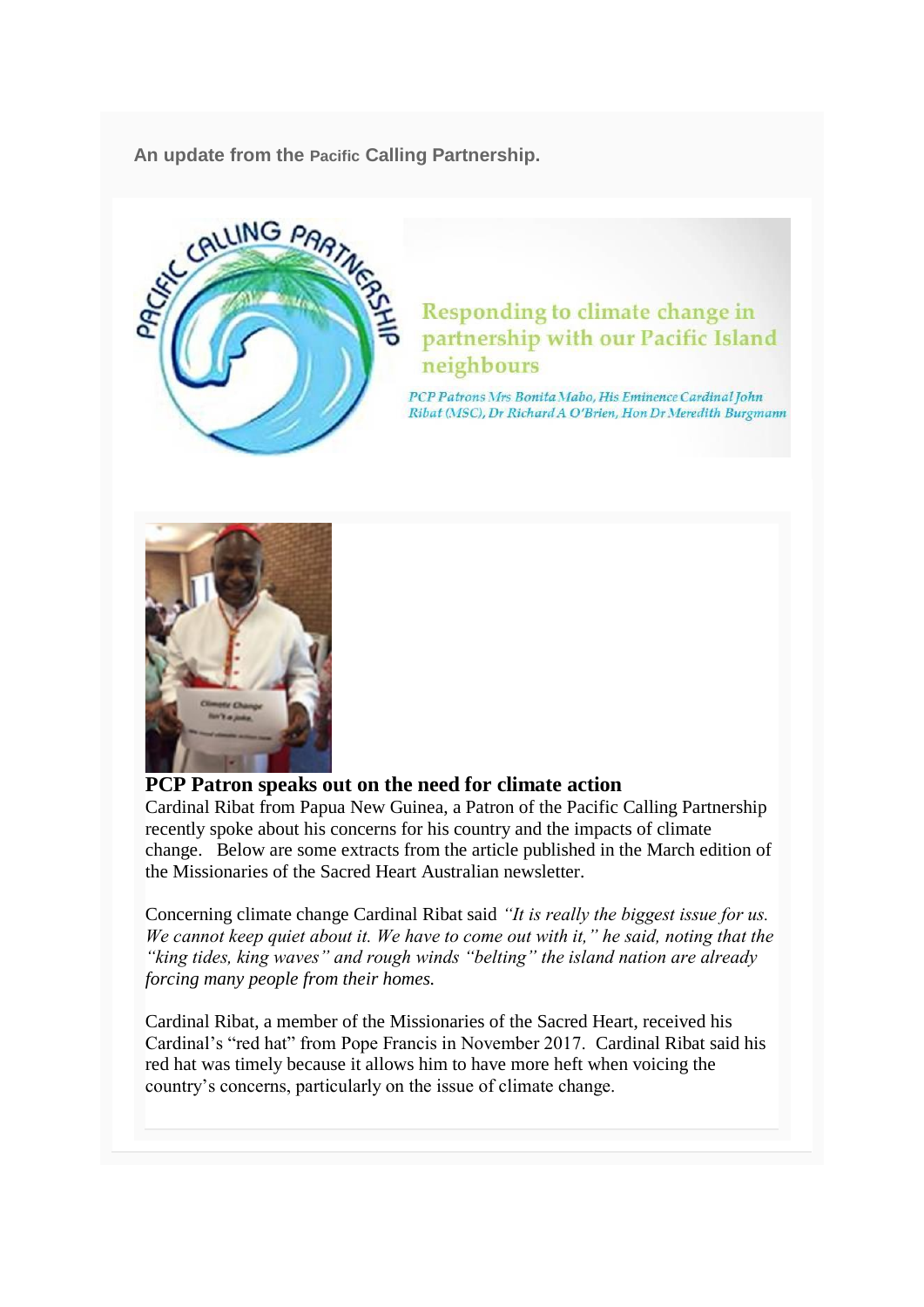Papua New Guinea is among the nations considered most at risk for the effects of climate change. For several years the country has been affected by rising sea levels and changes in temperature, rainfall patterns and the frequency of tropical storms.

According to the Australian Government's 2011 Pacific Climate Change Science Program report, temperatures in the capital city of Port Moresby have increased since at a rate of 0.11 degrees Celsius per decade since 1950, causing sea levels to rise at a rate of 7mm per year since 1993. Coconut farms – the country's primary agricultural product – have so far been most heavily affected.

*Cardinal Ribat concludes "For those who doubt the effects of climate change or think that it's a myth, his response would be to "come and see" if they "really want to be sure about what is happening."*

To read the full article go to: [https://www.misacor.org.au/index.php/e-magazine/latest-news/2931-interview-with](https://www.misacor.org.au/index.php/e-magazine/latest-news/2931-interview-with-cardinal-john-ribat-msc)[cardinal-john-ribat-msc](https://www.misacor.org.au/index.php/e-magazine/latest-news/2931-interview-with-cardinal-john-ribat-msc)

#### **"Breaking Ground" Tour in Queensland**

Congratulations to 350.org (Australia and Pacific groups) for their recent "Breaking Ground" storytelling tour where the Pacific Climate Warriors from nations such as Kiribati and Tuvalu visited Queensland to share their #FrontlineTruths .

Through song, dance and spoken word, communities in Brisbane and Rockhampton listened to the lived realities of climate change along with stories from the front line of climate action. People were deeply moved by the stories shared and feeling even more inspired to take action this coming federal election. (www.350.org.au)

# **The world needs to limit warming to 1.5<sup>o</sup>**

Why it is important to let our politicians and communities know…

In the lead up to Australia's 'climate election' on 18 May, much of the discussion about emissions seems to be based on the presumption that because Australia signed up to the Paris Accord a global temperature rise of 2 degrees is enough. In October last year PCP brought Anote Tong to Australia to speak about the urgency of aiming for no more than 1.5degrees based on the IPCC report that had just been released. The IPCC is composed of the world's leading climate scientists and its October 2018 report compared how the impacts of a 1.5˚C with the impacts we can expect from a 2˚C rise. It also looked at emissions pathways for each of the two temperature goals.

#### **Examples from the IPPC report of the expected effects of 1.5<sup>o</sup>C rise v 2<sup>o</sup>C rise Extreme Temperature**

Under 1.5°C of warming, almost 14% of the world's population would be exposed to severe heat waves at least once in five years. Under 2°C of warming, 37% of the world's population would be exposed to severe heat waves at least once in 5 years.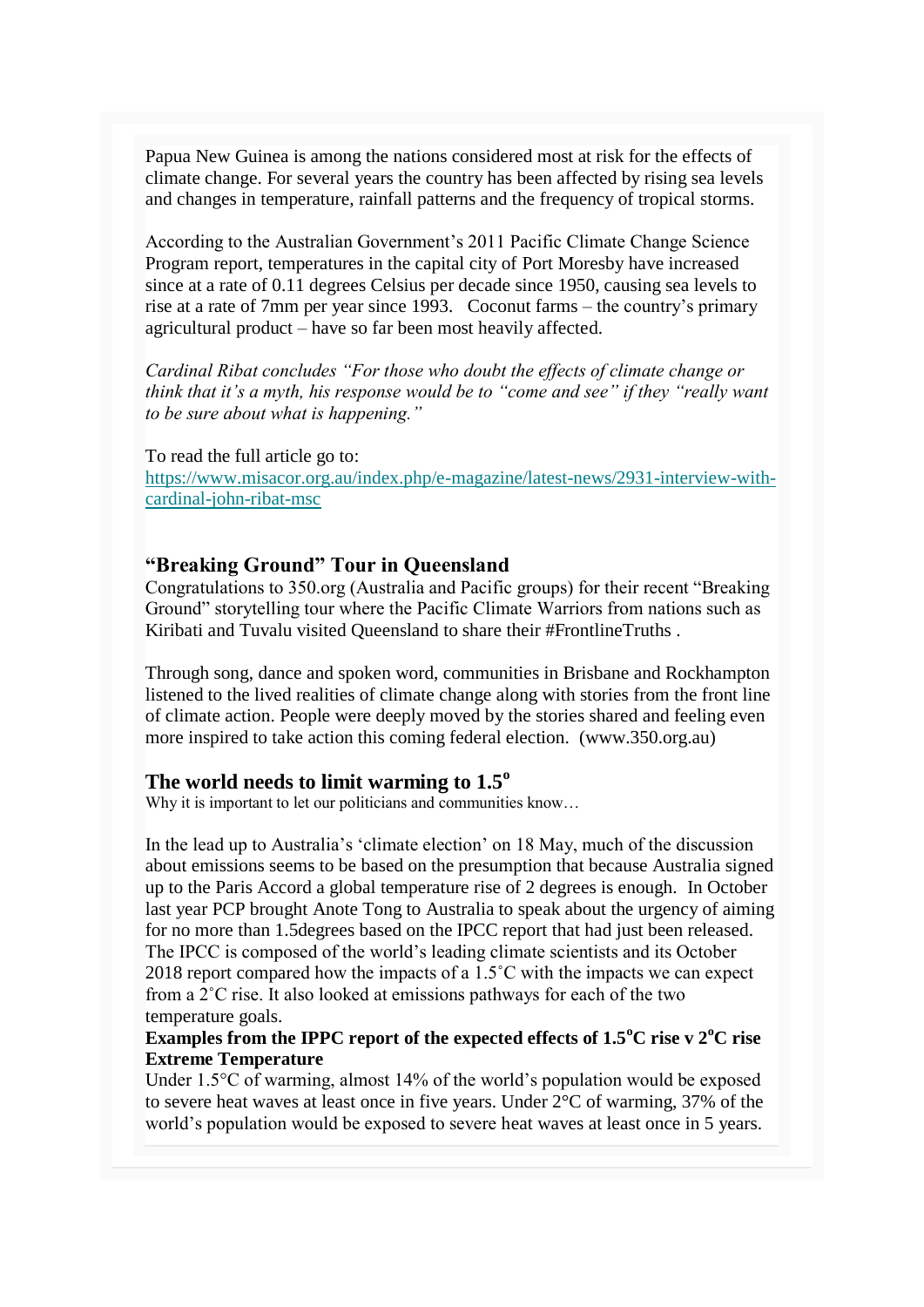## **Drought**

Droughts in the Mediterranean and southern Africa will be longer and more frequent under 2°C of warming.

# **Heavy Precipitation and Flooding**

There will be heavier precipitation under  $2^{\circ}$ C of warming than under 1.5°C. **Ice-Free Arctic**

While one sea-ice-free summer every 100 years is predicted for the Arctic with a rise of 1.5°C, it is very likely to be ice-free one in every 10 years at a rise of 2°C. **Sea Level Rise**

A 1.5°C rise will lead to a sea level rise of 0.4 meters by 2100 with up to 69 million people exposed to flooding. A  $2^{\circ}$ C rise, will lead to a sea level rise of 0.46 m by 2100 while 1.5°C of warming will lead to up to 79 million people exposed to flooding.

# **Oceans**

Coral reefs are projected to decline by 70-90% with warming greater than 1.5°C. With warming of  $2^{oC}$  more than 99 % are projected to decline. Loss of fishery productivity at low latitudes, acidification, dead zones and other dangerous conditions are projected to be more pronounced with warming higher than 1.5°C. **Food Security**

Fisheries and aquaculture will experience lower risks if warming stays at 1.5°C. **Economic Growth**

If warming is 1.5 $\degree$ C, global GDP losses will be 0.3% by 2100. With 2 $\degree$ C of warming, losses would be 0.5%.

**For Australia's Pacific Island neighbours even a 1.5<sup>o</sup> increase in warming will increase saltwater intrusion, droughts, flooding and infrastructure damage, severely threaten their coral reefs and diminish their fish catch. A rise of 2<sup>o</sup> will be catastrophic for them.**



Truck bogged while repairing Kiribati Health Retreat's broken seawalls following Cyclone Mona in January this year. Photo courtesy Pelenise Alofa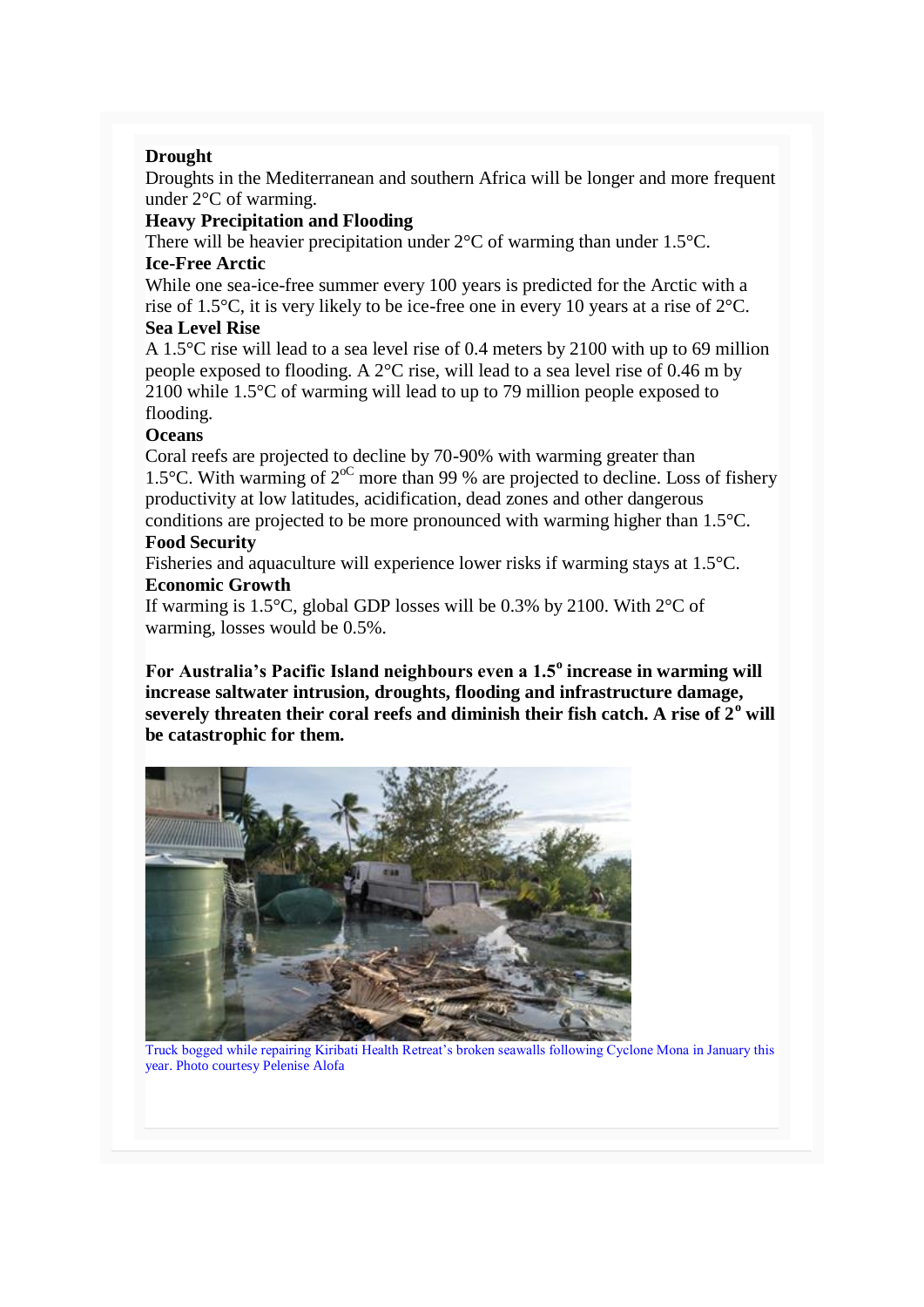## **New Information sheet from PCP**

**Sorting fact from fiction: The habitability of Tuvalu and other low-lying islands** PCP was very fortunate to have Lauren Macrae, a Sydney University Environmental Science graduate volunteer with us over her summer university break. Lauren researched and wrote a timely information sheet, "**Sorting fact from fiction: The habitability of Tuvalu and other low-lying islands"** which is now available to read on the ERC website.

The information sheet addresses the 'myth' promoted by some media commentators, that studies of physical processes such as Kench's 2018 study on sediment movement means that Tuvalu will remain habitable even with the effects of climate change. As Lauren has so carefully and assiduously pointed out in the information sheet, habitability is about more than land area. She has highlighted issues around sediment transport, erosion, overcrowding, over-wash,water and food security to show how erroneous these commentators' claims are.

Read the information sheet on the Pacific Calling Partnership web page so that you have the tools and information to counter these myths.

[https://www.erc.org.au/pcp\\_information\\_sheets](https://www.erc.org.au/pcp_information_sheets)

The same link will take you to the other PCP Information sheets:

- Loss and Damage from climate change
- Kiribati: a nation at the forefront of climate change
- Small nations at the forefront of climate change: Tuvalu
- Mitigation: Reducing greenhouse gas emissions
- Climate Finance: Australia and the Pacific
- Climate change: denial versus science
- Mangroves
- Human mobility and climate change



**If you are a Facebook user please** [visit our page](https://www.facebook.com/PacificCallingPartnership/) **to see regular updates of our activities and events and to find useful resources on climate change and current issues.**